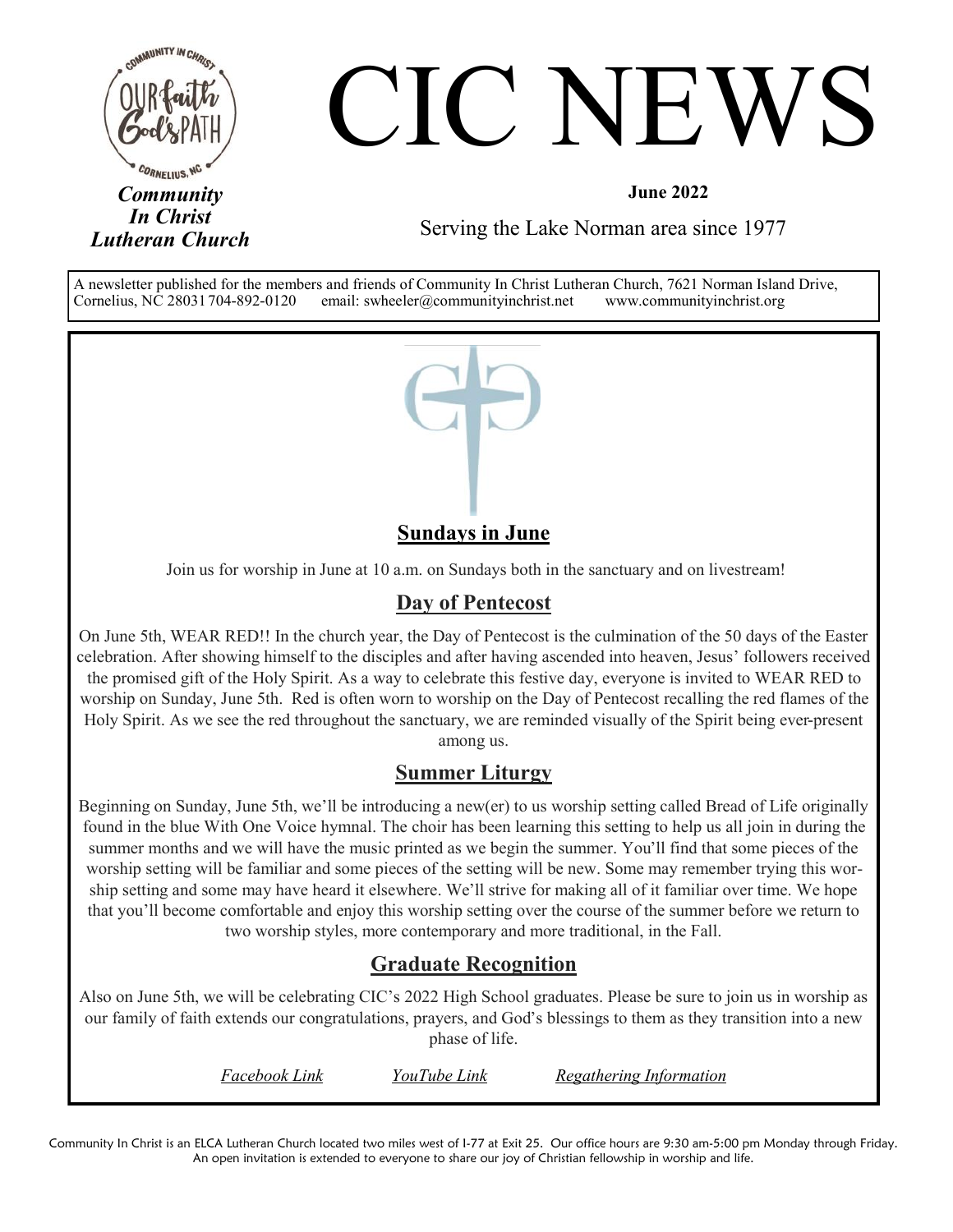### *From the Pastors……...*

*Work as if everything depended on work. Pray as if everything depended on prayer. ~William Booth, founder of the Salvation Army*

We have, as many of you probably have also, found the latest rounds of tragic shootings to be both heartbreaking and, at times, immobilizing. In the midst of our grief and tears and anger and confusion and compassion, we've found ourselves hurting about and praying for many things.

Prayer has been a bit of a topic of conversation in the wake of the recent tragedies in Uvalde and Buffalo. Many people, understandably so, push back at those who say things like, "Our thoughts and prayers are with the victims and families…" The sentiment behind the resistance is that, after 20+ years of mass shootings, "thoughts and prayers" are not what is desired—people want action! Some Christians have seen this as a sort of slander against those of us who pray, and they've felt the need to offer a defense of their prayers. While we certainly don't appreciate the critiques of the efficacy of prayer, we believe those offering such defenses are missing the point. And that point is: work and prayer go together.

The quote referenced at the beginning of this article is from William Booth. The statement has had similar manifestations from Christians throughout the centuries--from Saint Augustine, to Dietrich Bonhoeffer, and Martin Luther King Jr. And that sentiment is: God is not a genie. Praying, therefore, is not just us laying out our wish list and sitting back and letting God take care of everything. Our prayers, as they connect us to God and to one another, are intended to move us, to change us. As Booth, Augustine, Bonhoeffer, and King all articulated in various ways, after we pray, we are then to put the work in to make things happen.

And after the umpteenth mass shooting in our country, it should be clear to everyone that not enough work has been done to prevent them. It's shameful. It's something that we, as a nation, must confess and seek forgiveness for. We should most certainly continue to pray about this...but, we also need to take a long hard look at what we're praying for and what we, as individuals and as a nation, are willing to do to make sure these kinds of senseless acts of violence don't continue. For if a change is going to happen, it's not going to be from a lightning bolt from the sky. Nothing is going to magically get "fixed" overnight. It's going to come from God's people saying "ENOUGH" to this and then putting in the necessary work to keep it from happening again.

To aid us in our efforts, God has gifted us with the Holy Spirit. An event we recognize that began at Pentecost and manifested for us personally in our baptism, God leads and empowers us as we strive to do God's work across this broken world.

Prayer and work go together. And, if you're unclear about how you can be at work to make our children, schools, and communities safer, a good place to start is by praying about it - ask God for clarity in how you can work to be of help. There are real life, tangible actions we can each take, through discernment, to strive for God's peaceable Kingdom here on earth to work toward the day these tragedies are no more. Pray, write, talk, volunteer, research, learn, vote, and repeat. Contact our current elected officials and utilize the next election cycle to make this be a point of emphasis. Support schools, educators, and staff. Let God use your love, voice, and hands to bring peace on earth.

There are lots of factors that go into the violent world we live in. Likewise, there are lots of ways we can be at work to counteract it as we share the peace of Christ with one another. This all begins with thoughts and prayers, but it most certainly doesn't end there.

God's peace be with you, Pastor Michael & Pastor Lisa

#### **Office Update**

- $\Rightarrow$  Pastor Lisa & Pastor Michael will be attending Synod Gathering in Hickory, June 2-4.
- $\Rightarrow$  Please note that Music Director, Sandy Barefoot, will be out of the office Friday, June 10th, through Friday, June 24th.
- $\Rightarrow$  Pastor Michael will be at Lutheridge for Campfirmation the week of June 20th.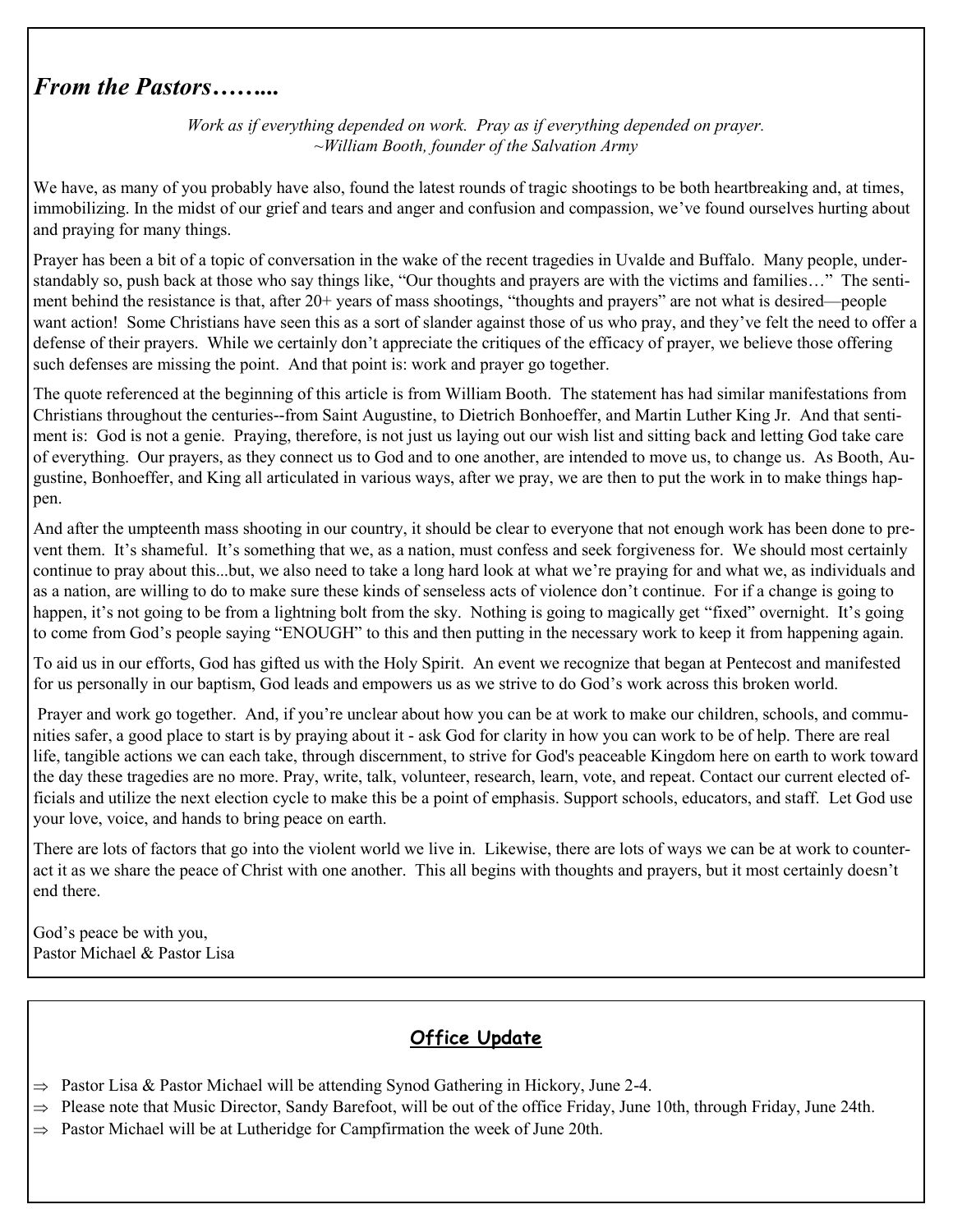#### **Office & Staff Information**

We encourage calling and emailing to schedule appointments.

Pastor Lisa – [pastorlisa@communityinchrist.net](mailto:pastorlisa@communityinchrist.net) 

Pastor Michael – [pastormichael@communityinchrist.net](mailto:pastormichael@communityinchrist.net)

Stephanie Wheeler, Church Administrator – [swheeler@communityinchrist.net](mailto:swheeler@communityinchrist.net)

Sandy Barefoot, Director of Music Ministries – [sandy@communityinchrist.net](mailto:sandy@communityinchrist.net)

Finance - Madalyn Wilkinson—financedirector@communityinchrist.net



#### **Ways to Give of Tithes and Offerings at CIC:**

**1. Online/Direct Withdrawal**

A. Go to *[www.communityinchrist.org](http://www.communityinchrist.org)* & click on the "donate now" button in the upper right-hand corner.

- B. Select "Create Profile"
- C. Provide your email address

D. Create your profile and provide the various pieces of information. Once your profile is created, you can select what types of giving you would like sign-up for.

*\*When considering this option, please note that church incurs an additional service charge for credit card fees.*

**2. Mail In:** We have a locked mailbox at CIC that is checked frequently. CIC's address is 7621 Norman Island Drive, Cornelius, NC 28031

**3. Offering Plate:** The ushers provide a contact-free opportunity for you to place your offering in the offering plate during worship.

**Stock Account**—Have you ever thought about giving the gift of stocks, mutual funds, or IRAs? CIC has a resource available through Thrivent Financial to transfer these funds to the church into a charitable, tax-free gift account. If you would like to learn more about this possibility or have questions please contact Gary Samuelson (704-506-3234) and/or Madalyn Wilkinson at [financedirector@communityinchrist.net.](mailto:financedirector@communityinchrist.net)

#### **Annual Meeting Highlights**

- We celebrated the numerous ways God has been at work in CIC's various ministries.
- We gave thanks for all the many gifted individuals and families who contributed to our family of faith.
- We passed a new budget that includes estimated revenues of \$725,005 and expenses of \$723,668.
- We elected Carl Yerger, Susan Bauer, and Tracy Lyon to serve on Council. We also extended our gratitude to Susan Kullstam, Paul Handrock, and Debbie Davidson who are concluding their time of faithful service on Council.
- We began to envision more of what Moving Forward as a COMMUNITY in CHRIST might look like in the coming year.



Susan Bauer Tracy Lyon Carl Yerger Carl Yerger





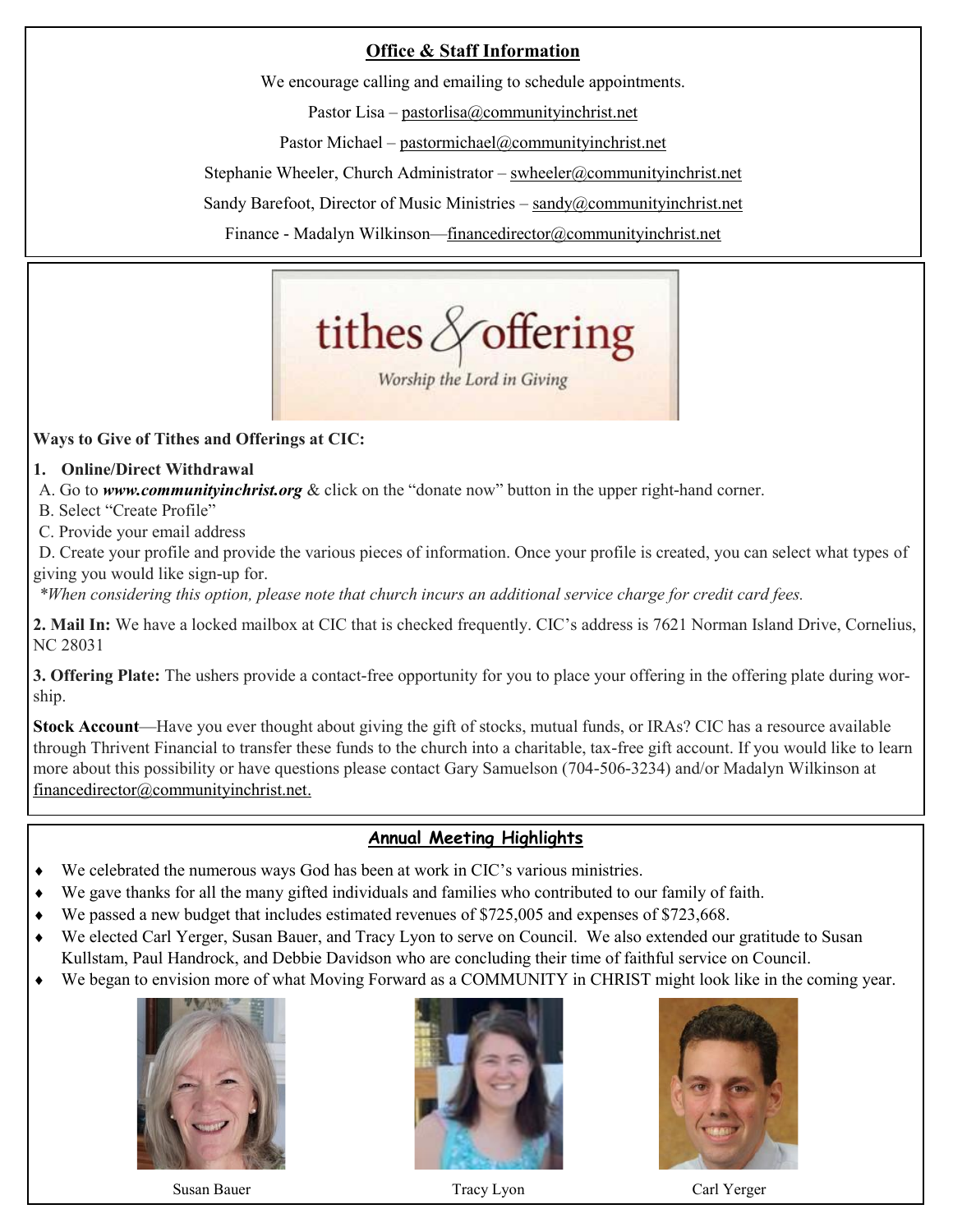#### **Prayers**

**Prayers for Members:** Gary Salzman, Suzette Iskander, Jim Carney, Joan Garn, Renate Von Dohlen, Lee Tillman, Janet Shuping, Dane Horna, Betty Classey, Don Snyder, Louanne Schweitzer, Pat Hamby, Gregg Bottemiller, Lucy Price, Joyce Phelps, Shirley McNielis, Blaire Hart, Linda Snyder, Rosalind Greenberg

**Prayers for friends & relatives of members:** Gary Finlay Jr. (Deborah Lowe's cousin); Dana Heidelberger (friend of Pat & Scott Wood); Linda Wallace (Melissa Martucci's mother); Margaret Orendorff (Diana Elsass's mother); Volosin Family (Extended family of Diana Elsass); Canan Saral (pronounced "Jahnan" mother of Karem Saral); Sam Fair (nephew of Deborah Lowe); Bill Royster (friend of Ed Bauer); Lona LeSchander (friend of Ed & Susan Bauer)

*Prayers for all active duty military personnel and their families, healthcare workers, first responders and public servants (Community In Christ thanks you and continues to pray for you)*

*The Lay Pastors meet monthly to pray for all people on the list. They also send out cards letting them know they have been prayed for. Please provide addresses to send the cards. Please submit all prayer requests to the office at 704-892-020 or [swheeler@communityinchrist.net.](mailto:swheeler@communityinchrist.net)* 



#### **Things to take note of:**

**Tuesday Morning CIC Bible Study:** Join the weekly Bible Study that meets in the narthex on Tuesdays at 10:30 a.m.

**Help Wanted!:** The Coffee Cart is looking for hosts! Contact Carol Moser to learn more or sign-up at cbmoser@aol.com.

**Usher and A/V Teams:** Are you interested in learning more about being a worship usher or about what role you could play on the A/V team? Both groups are looking for more volunteers to add to the rotation. Contact Pastor Michael, pastormichael@communityinchrist.net, if you'd like to learn more!

**Volunteers Needed for Altar Guild:** Let the church office know if you are interested in becoming an Altar Guild volunteer. Contact Stephanie Wheeler at swheeler@communityinchrist.net.



**New Members:** Are you interested in learning more about the congregation? Are you ready to join CIC? Please reach out to Pastor Michael and Pastor Lisa (pastormichael@communityinchrist.net and pastorlisa@communityinchrist.net) to talk more about upcoming New Member Class opportunities.



**Big Red Bus:** Save the Date! One Blood's Big Red Bus will be returning to CIC on Sunday, June 12th, from 8 am until 12:30 p.m. You can go ahead and save your space on the bus signing up today at the following link: *https://donor.oneblood.org/donor/schedules/drive\_schedule/1226364*



**CIC Family (K)night at the Knights Game:** CIC is headed to Truist Field to cheer on the Charlotte Knights against the Jacksonville Jumbo Shrimp on Friday, June  $17<sup>th</sup>$  at 7 p.m. Stay to enjoy fireworks after the game!

**Who:** All of CIC *(consider carpooling with those who live near you if you are comfortable)* **Where:** Truist Field, Charlotte **When:** Friday, June 17<sup>th</sup>, 7 p.m.



**What:** Charlotte Knights vs. Jacksonville Jumbo Shrimp **Cost:** \$10 per person How: Pay for individual/couple/family tickets to the church (checks made out to CIC with "Knights") Game" in the memo line or on the Donate Now button on the website) and sign up with on the sheet in the narthex or at the following *[link](https://www.signupgenius.com/go/70a094ba8af2fa46-take)* **.**



**Softball** – CIC's softball team finished its season on May  $22^{nd}$  earning the #3 spot in the league! It was a great season of fellowship and teamwork and we are grateful for everyone who came out and contributed on the field! CIC may also become known for having the best, loudest, and most loyal fan base! Thank you, Paul Miller, for organizing and managing the weekly teams! The 2023 season will begin next March.

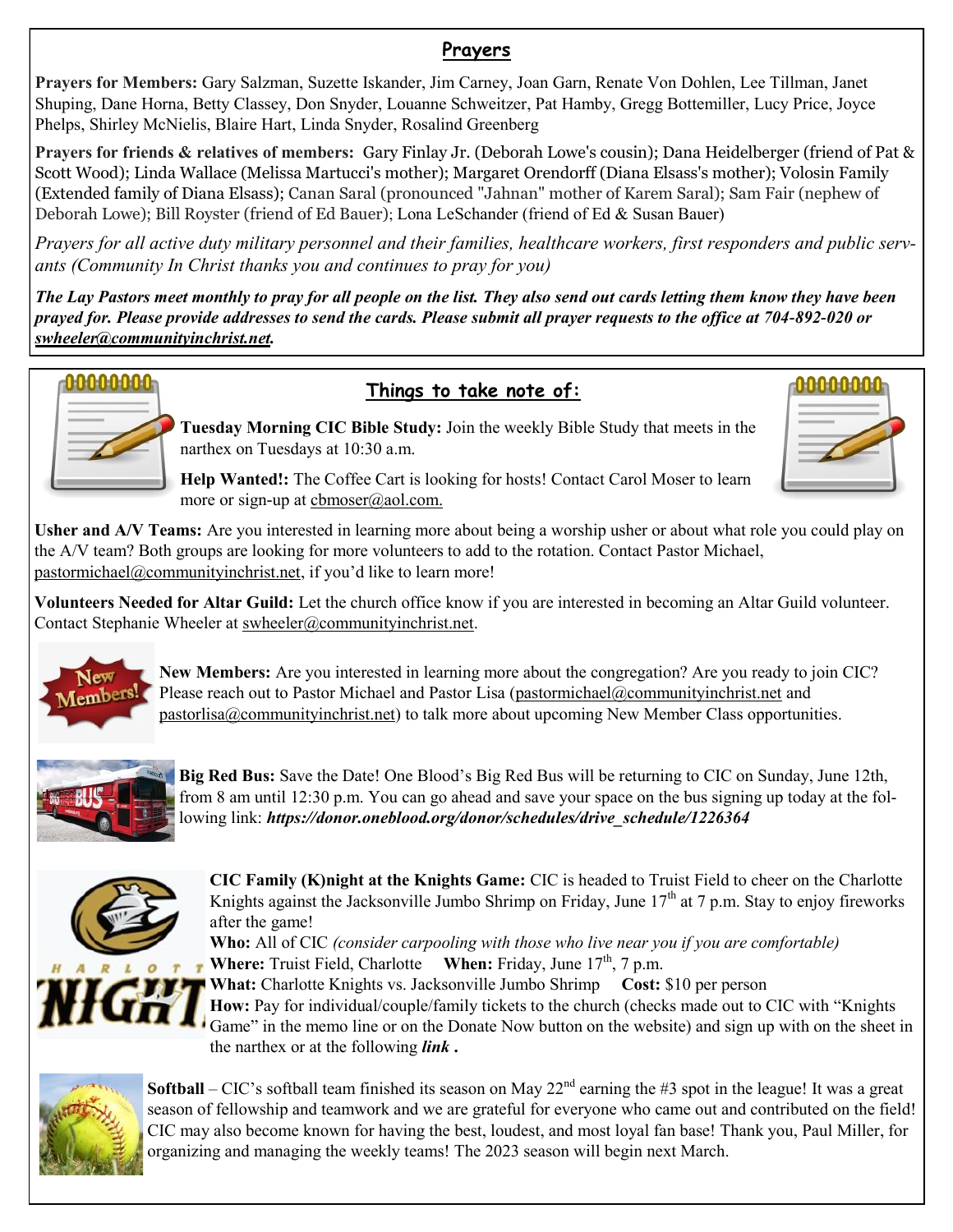## **Group Ministry News…….**

#### **WELCA**



If you are a Female member of the Congregation, you are automatically a member of WELCA. We will resume Monthly meetings at the church on the second Monday of September at 6:30 p.m.. Our current study material is "BIBLE WOMEN, ALL THEIR WORDS AND WHY THEY MATTER" by Lindsay Hardin Freeman.

- This summer we will be continuing our traditional Social events in lieu of meetings we meet at the following local restaurants for fellowship at 6:30 - **June 13th** – Hickory Tavern, **July11th** – Outback Steak House, **August 8th** – Carrabba's Italian Grill. If you are planning to attend the June 13th dinner please inform Laverne via text at 704-576-8675 or email at ltwaskielis@msn.com.
- Our current Treasurer has resigned so we are looking for a replacements or if someone will take the position of secretary the secretary would take over the Treasurer.
- The Annual Gathering will be held this year: On September 18th at St. Mark's Lutheran Church in Mooresville. The theme will be "RENEWED DAY BY DAY". We are looking forward to reuniting Lenoir-Rhyne University next year.
- Barbara Eaker will be project leader for the making of "Wellness kits" , further information to follow.

#### **Happy Time Luncheon**

el S<sub>I</sub> Happy Times seniors June Luncheon will be at Killington's Restaurant & Pub in Huntersville at 11:30 a.m. on unch Wednesday, June 15th. RSVP to Ron Major at 704-622-0517 or [HunterRon35@hotmail.com.](mailto:hunterron35@hotmail.com)

#### **CIC Prayer Shawl Ministry**



The CIC Prayer Shawl Ministry prayerfully weaves God's love and peace into hand crafted shawls, scarves, hats, blankets and prayer cloths for those in need. If you like to knit or crochet, or would like to learn how, please join us! The group and its activities are open to all CIC members, friends, and visitors regardless of age or ability. Join us and share in this ministry! Just contact Kathy Dutton at [mamabissy@gmail.com](mailto:mamabissy@gmail.com)

**In June**, we will continue to focus on building our supplies of prayer shawls, baby blankets, and hat/scarf sets for those in need. We will continue to meet in person in the CIC Spirit Center on Wednesday afternoons from 1:30 p.m. to 2:30 pm. Plan to join us if you can for some fellowship, idea-sharing, and fun! If you are interested in coming to the in-person meetings, please contact Kathy Dutton and she will send you the necessary information. Of course, you can also participate in this important ministry at home by crafting items, and bringing them to CIC.

#### **Card Ministry News**



Join the members of the CIC card ministry create cards that serve as physical reminders of God's love, support and presence in our lives. No experience necessary! We will meet twice in June: Tuesday, June 14th, at 2:00 pm and Tuesday, June 28th, at 6:30 pm in the Spirit Center. Participants are asked to enter through the doors nearest the Spirit Center. Watch for Father's Day and Graduation cards as well as other new cards to be on the rack in the Narthex. Thank you to everyone for your continued support of this ministry. Questions? Contact Kathy Shugarman at [shugs02@gmail.com.](mailto:shugs02@gmail.com)



#### **Quilting Ministry**

This is a new ministry! If you enjoy sewing or want to learn please join us! In June we will meet Thursday the 9th & 30th from 2 p.m. to 3:30 p.m. in the Classroom #1 near the Spirit Center. Questions? Contact Barbara Eaker at 704-483-2060.

#### **June Grocery Cart**



**June Grocery Cart Collection:** This summer Angels and Sparrows will serve over 1000 lunches a week with their Summer Bag Lunch Program for Kids. They are making a concentrated effort to provide healthy snacks in the bag lunches, with whole grain and low/no sugar items. And we can help!

In June we will collect mini or full size Lara Bars and/or Rx Bars, and Trail Mix snack packs. While you're at the grocery store please consider adding these items to your cart and bringing them to the CIC cart. What a

difference it will make in the lives of many kids in our community! Thank you to everyone who brought applesauce and fruit cups in May!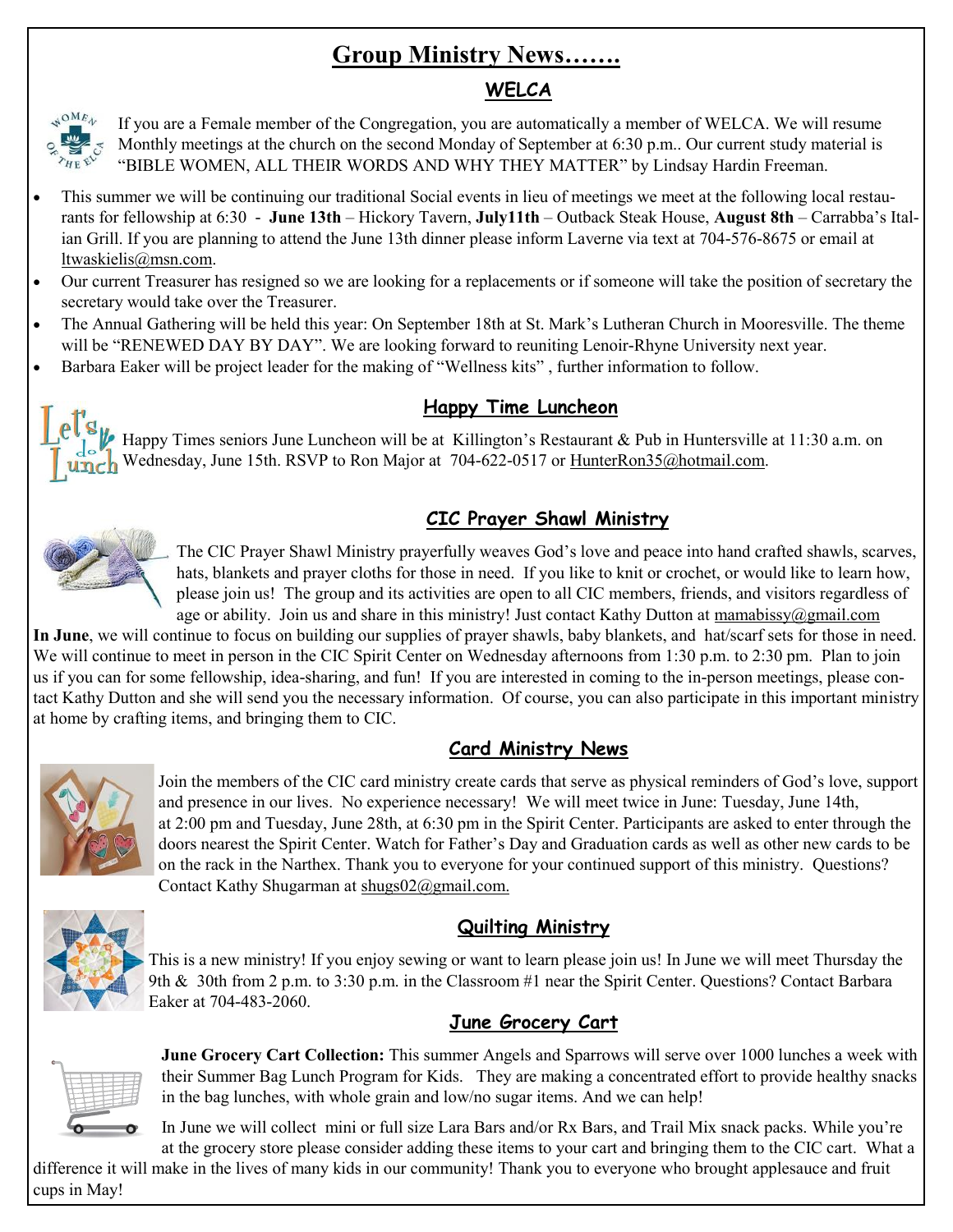#### **You are still able to make a gift and pledge to Lutheran Services Carolinas**  *Be the Light* **Capital Campaign.**



There are two ways people can make an online gift.

• One time only donations: *[https://lscarolinas.net/onetime/](https://r20.rs6.net/tn.jsp?f=001Vf33EKUFgOS6xu5jU8_GtNw18ZwVR6FXrMacS8Q7vFXKsBUOXmv9FPPjUXjSnkU86gPTwHIfZydQ6GRR1pl6SFoNg6ONffftqxs8zUfSmGOZrnhGb7i13OP_T-jGl6V8c63BQaNphHgFyeQgiO_AZRdCi8Pt-Nln&c=rD3YOACCtXuXhTzSz3tb3Bsz3e7zC8N_O5nTpsghE-XP6rhuGA4aVw==&ch=YMnn)* (members need to remember to include CIC in the comment section)

• Three year pledge: *[Be the Light Statement of Intent](https://docs.google.com/forms/d/e/1FAIpQLSeuEkkVNsRxOZbkRc3ruhPqVwbuuzpdxD3f7-QpbJotyVlDzg/viewform)* (members will be required to add CIC for

form) Forms were mailed to members at the beginning of the campaign and more will be available at the Welcome Desk.

If you haven't had a chance to watch the campaign overview, please take a look at the campaign video link: *[LSC's Be the Light](https://r20.rs6.net/tn.jsp?f=001Vf33EKUFgOS6xu5jU8_GtNw18ZwVR6FXrMacS8Q7vFXKsBUOXmv9FOTxZ8zfd1eulVuOPFYJ1b9muXR78zOKYWngcJyq4AKdu1SY8nXDg9hmrPS0pIRxPTMO_0RTYJ8hInYHvoCMqQ4o3XxHJBKQRsGGiQ8y1z0q2jV8iptLY9sTFNVR9kDQ6w==&c=rD3YOACCtXuXhTzSz3tb3Bsz3e7zC8N_O5nTpsgh)  [campaign -](https://r20.rs6.net/tn.jsp?f=001Vf33EKUFgOS6xu5jU8_GtNw18ZwVR6FXrMacS8Q7vFXKsBUOXmv9FOTxZ8zfd1eulVuOPFYJ1b9muXR78zOKYWngcJyq4AKdu1SY8nXDg9hmrPS0pIRxPTMO_0RTYJ8hInYHvoCMqQ4o3XxHJBKQRsGGiQ8y1z0q2jV8iptLY9sTFNVR9kDQ6w==&c=rD3YOACCtXuXhTzSz3tb3Bsz3e7zC8N_O5nTpsgh) YouTube*

#### **Connect with the NC Synod Gathering! Thursday, June 2, Friday, June 3 and Saturday, June 4**

You're invited to participate in elements of Synod Gathering from home or on the go! Daily worship will be livestreamed! See links to social media accounts on *[Facebook.com/NCSynod](https://www.facebook.com/NCSynod)* and *[Instagram.com/ncsynod](https://www.instagram.com/ncsynod/)* and get further information at the event's website: *<https://www.nclutheran.org/event/2022-synod-gathering/>*



#### **Agapé Day Camp is Coming to CIC, June 20-24!**

**WHO:** Rising 1st through Rising 5th graders

**WHAT:** Agapé Kure Beach Ministries counselors travel to bring outdoor ministries to us. This year's theme is: Boundless! The camp will explore boundless Goodness, Love, Welcome, Forgiveness and Generosity that God has for all of us! Masks are optional.

#### **WHERE:** At CIC

**WHEN:** June 20-25 (9 a.m.-3 p.m. Mon-Thurs; 9 a.m.-Noon Fri); Stay tuned for more information about a possible program on Thursday evening! **HOW:** Fill out a registration form found here or on the Welcome Desk in the Narthex. Pay the \$150 cost by check (made out to CIC with "Agape Day Camp" in memo line) or through the "Donate Now" button on the church website and making the appropriate selections.

Contact Pastor Lisa with questions or for a registration form, pastorlisa@communityinchrist.net. Registration ends June 7th or if we reach the 32 camper capacity. Invite a friend! Tell your grandchildren and neighbors!

#### **Agapé Day Camp Help Wanted!**

Want to help support the Agapé Day Camp week and help us get prepared? There are 3 ways that you can help us prepare for our week of Day Camp:

1 – Pray for the staff and campers preparing for the summer!

2 – Feed the counselors dinner! We don't yet know the number of counselors we'll be sent or any dietary needs, but we do know they will need to eat dinner Sunday through Thursday nights while they are here. If you are interested in learning more about bringing a meal for them one of the evenings, please contact Pastor Lisa.

3 – Donate money for breakfast/lunch/snack food for the counselors! Pastor Lisa will be stocking the counselors' host home fridge and counter with food to prepare their own breakfast and sack lunches each day as well as snacks for their planning sessions each evening. If you'd like to help feed these college students during the week in this way, make a donation under the "Donate Now" button on the church website and click on the "Agape Day Camp" tab marking your donation as food or by writing a check made out to CIC and writing "Day Camp Food" in the memo.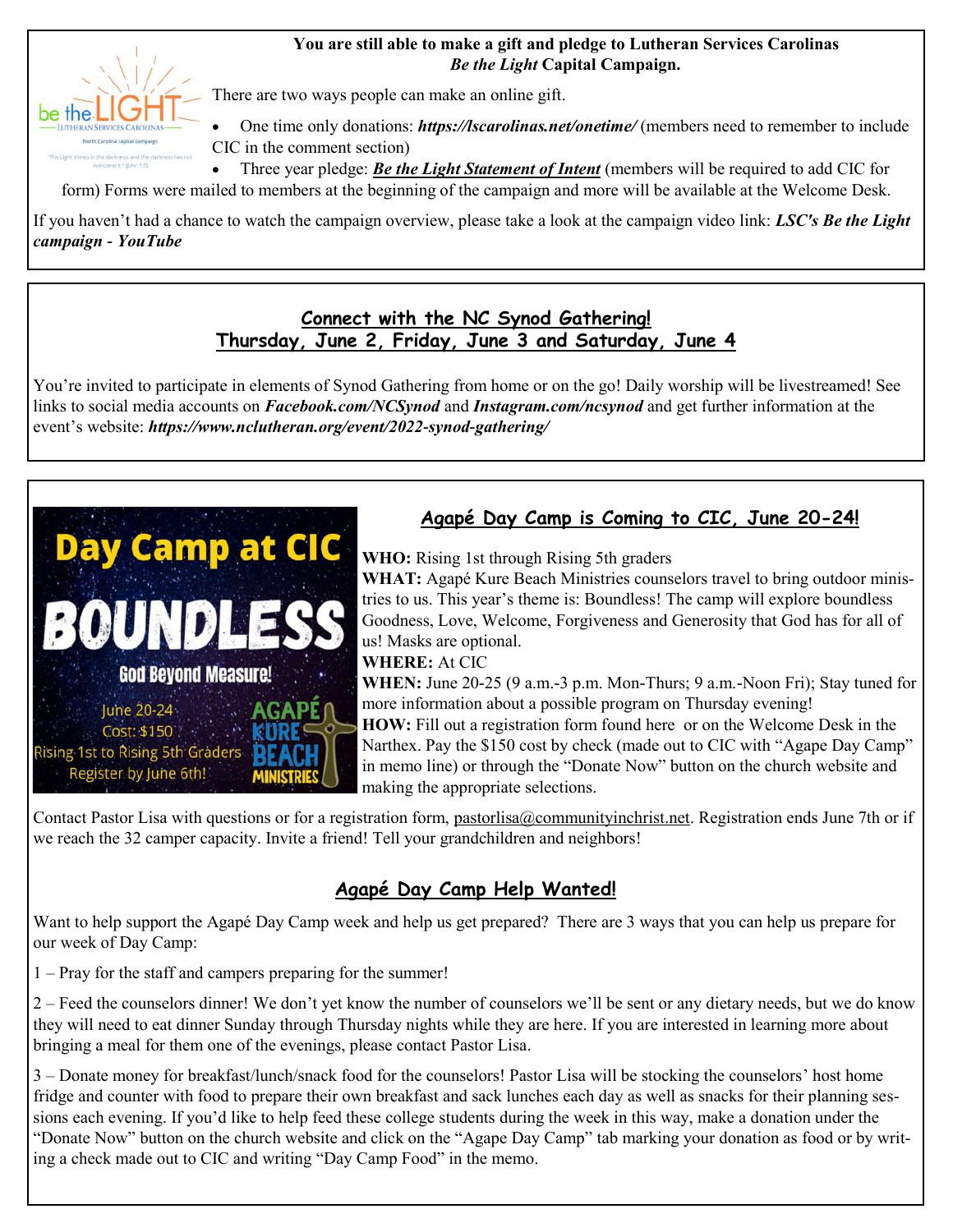

#### **Preschool, Sunday School & Youth News:**

#### **Preschool Registration for the 2022/2023 School Year Is Open!**

 $\Rightarrow$  Tuition for 2022/2023: \$270.00 for 2-year-old and 3-year-old students and \$305.00 for 4-yearold, PK and TK students.

- $\Rightarrow$  There is a non-refundable registration fee of \$75 due at the time of enrollment.
- Child must be classroom age by August 31st, 2022 or by December 31st, 2022 for the TK class
- $\Rightarrow$  To schedule a tour contact Sharon Fuller at 704-892-0120 ext 104 or [sfuller9564@gmail.com.](mailto:sfuller9564@gmail.com)
- $\Rightarrow$  Visit our website for the link to the registration form—Communityinchrist.org click Youth tab click Weekday Preschool. Link to registration form *[here](https://www.communityinchrist.org/preschool-cornelius-lake-norman-nc)*.

**Children's Sunday School** 

#### **Sunday School Schedule:**

June 5th – End of Year Party! All ages meet near the ark at 9 a.m.!



#### **Save the Date! – Family Camp at Camp Agapé**



Head to Camp Agapé, located about 45 minutes south of Raleigh, September 2-5 for a weekend of Family Camp! Grow closer to God, in community with your family unit with daily worships and devotions. Enjoy God's beautiful creation with hikes, archery, and swimming. Pastor Lisa & Pastor Michael are the chaplains for the weekend providing family devotions and leading worship. Find more information here: *[https://agapekurebeach.org/retreats/family\\_camp/](https://agapekurebeach.org/retreats/family_camp/)*



#### **Save the Date!**

CIC will have a golf outing on Monday, August 22<sup>nd</sup> at NorthStone Country Club in Huntersville! More information will be available soon!



#### **MARK THESE DATES ON YOUR SUMMER CALENDAR!**

July 31-August 4, 6:00-8:00 PM Vacation Bible School Registration cost is \$15.00/child with a maximum cost for a family \$30.00.

This will be a time for Bible stories, crafts, science, games, missions, building friendships, snacks and SO MUCH MORE!

Discovery on Adventure Island Vacation Bible School registration materials are available for middle school, high school, and adult volunteers on the display in the narthex. Registration materials for children ages 4 through grade 5 are also available on the display or on our website: community inchrist.net

There will be a planning meeting on June 26 at 11:00 am, following our church service. This meeting is for all who have already volunteered AND those who would like some more information before volunteering. Please plan to attend. This will be a wonderful opportunity to gather more information about this exciting event.

CONTACT: Kathy Shugarman at [shugs02@gmail.com](mailto:shugs02@gmail.com) OR Suzi Hinrichs at suzihinrichs@gmail.com.

*Arise! Shine! Your light has come: the LORD'S glory has shone upon youth (Isaiah 60:1)*